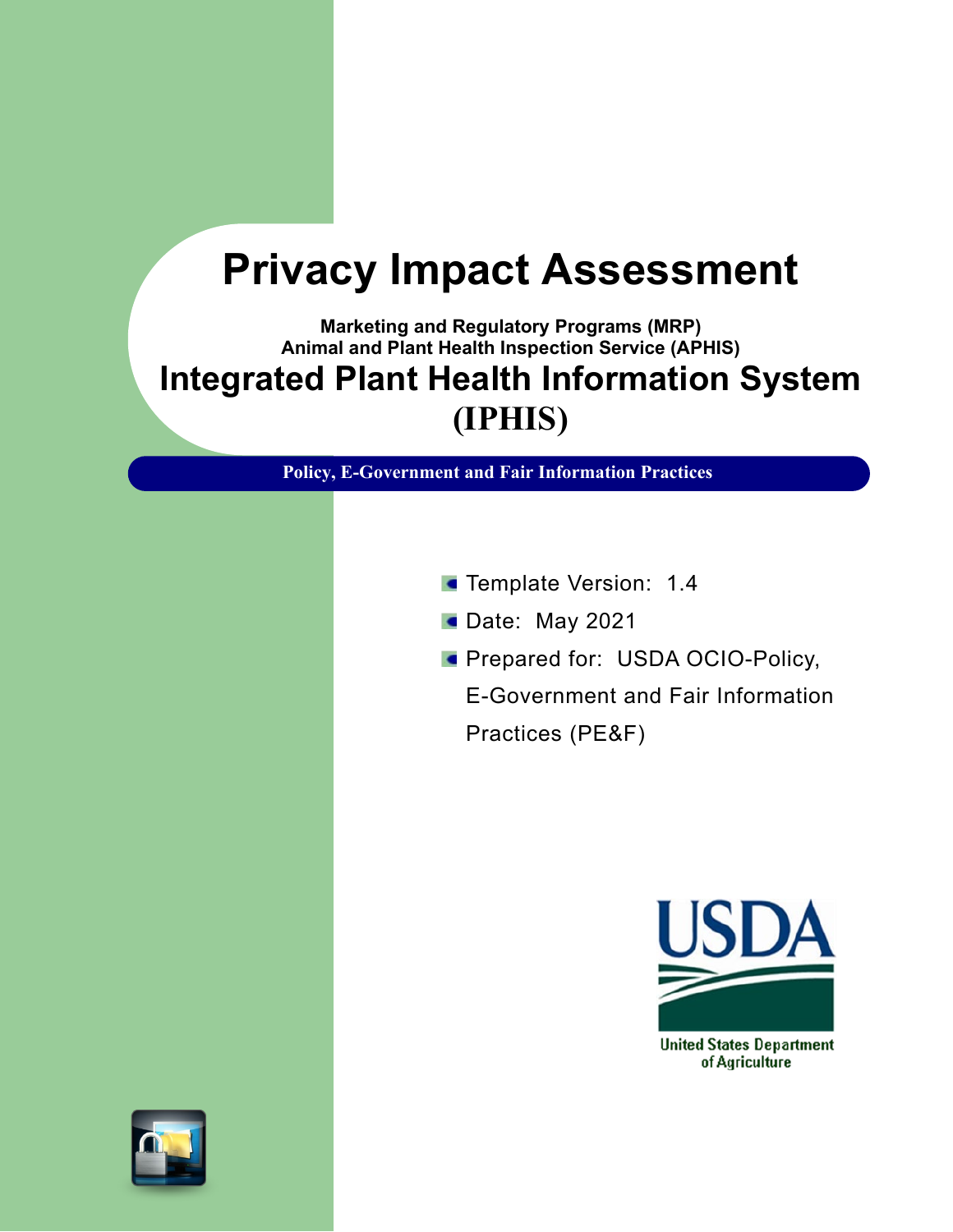

## **Privacy Impact Assessment for the Integrated Plant Health Information System (IPHIS)**

**May 2021**

### **Contact:**

Steven King MRP APHIS IT 301-851-2118

### **Reviewing Official:**

Tonya Woods APHIS Privacy Act Officer United States Department of Agriculture (301) 851-4076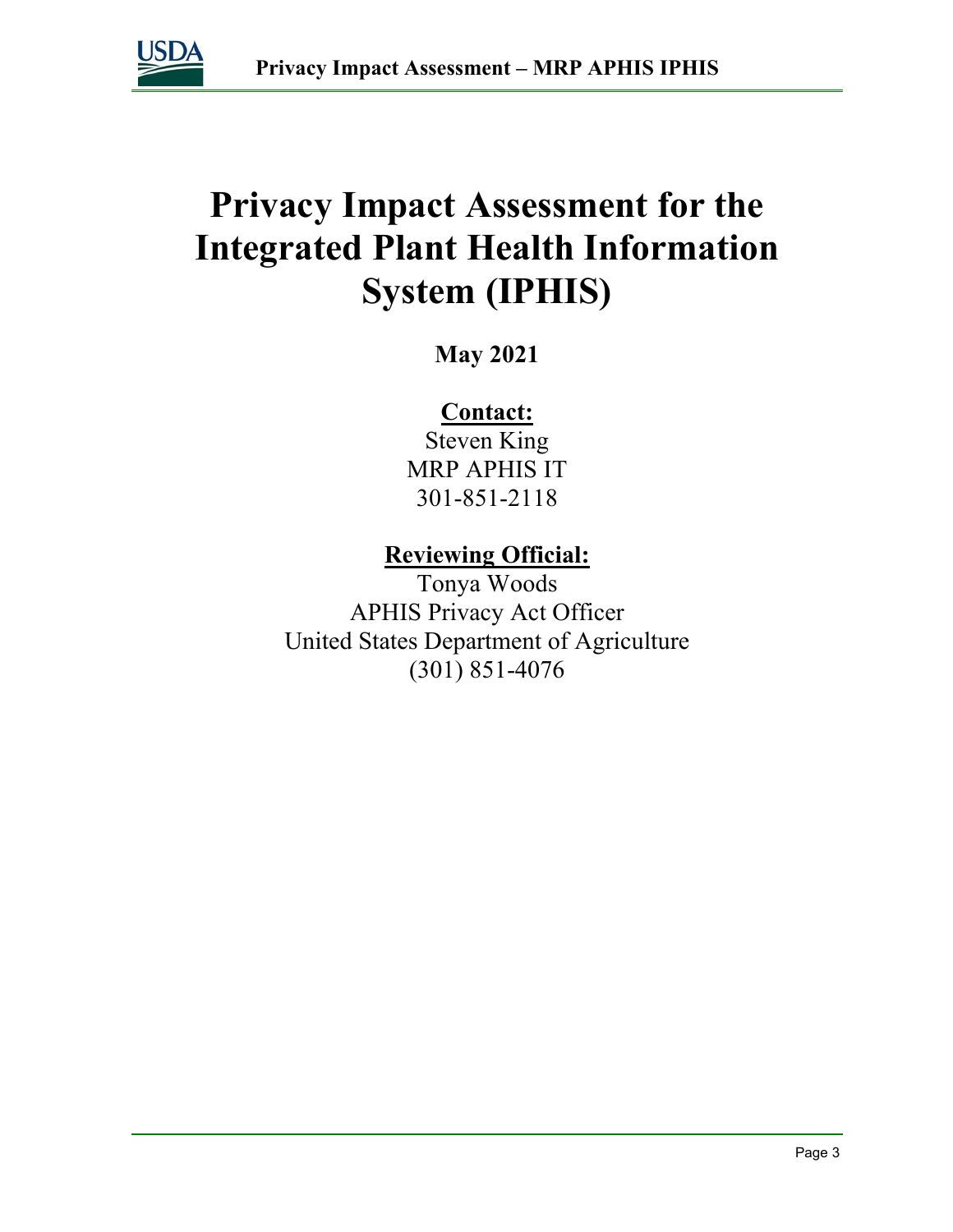

### Abstract

**System name:** Marketing and Regulatory Programs (MRP), Animal and Plant Health Inspection Service (APHIS), Integrated Plant Health Information System (IPHIS).

IPHIS provides a Web-based plant health data management system for use by all levels of plant health personnel within the Agency (e.g., executives, managers, and field personnel), as well as cooperators outside the Agency (e.g., diagnostic laboratories, state and local governments, and academia).

This document has been completed in accordance with the requirements of the E-Government Act of 2002.

### **Overview**

IPHIS is a Plant Protection and Quarantine Investment in the Animal and Plant Health Inspection Service portfolio. IPHIS provides users with an electronic interface to access, enter, and view data for plant health events nationwide. The following data is contained and provided to IPHIS users: results of plant pest, noxious weed, and biocontrol surveys to include: survey locations, target pests, survey sample identification, and diagnostic test results; survey supply orders and inventory management; domestic emergency action notifications; and compliance agreements and inspections. Any information sharing conducted by the program or system information shared may include but is not limited to pest name, absence or presence, crop/host, location, and environment in which a crop/host is found or surveyed, survey methods, and frequency and scope of a survey. IPHIS is operating under an Authority to Operate issued by the MRP Authorizing Official.

### Section 1.0 Characterization of the Information

The following questions are intended to define the scope of the information requested and/or collected as well as reasons for its collection as part of the program, system, rule, or technology being developed.

### **1.1 What information is collected, used, disseminated, or maintained in the system?**

Plant pest, noxious weed, and biocontrol survey data including pest/weed names, source of data, specific crop/host, location and environment in which a crop/host is found or surveyed, survey method (visual or survey device), survey location, pest absence/presence, plant health events, diagnostic results including sample ID and confirmation method, survey supply orders and inventory management, regulatory action notifications, and tracking and control documentation. The system also collects information related to business entities and individuals such as name, address, telephone number, fax number, email address, and Longitude/Latitude. The system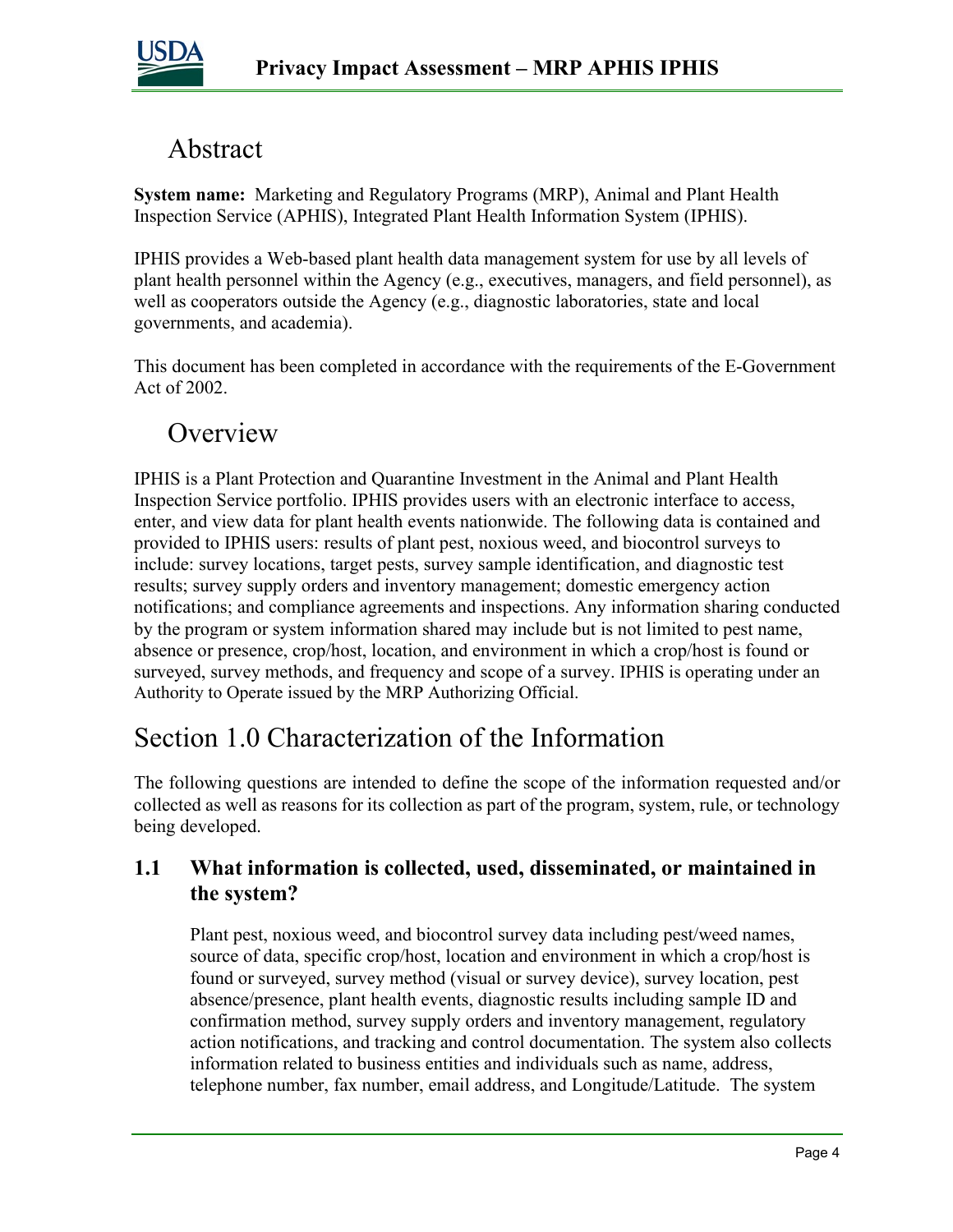

also includes information, such as names, addresses, email addresses, and phone and fax numbers, about APHIS employees and contractors or others working on behalf of APHIS.

#### **1.2 What are the sources of the information in the system?**

Data is derived from the following sources: USDA APHIS employees, such as APHIS PPQ field specialists, identifiers, and other personnel and their supervisors, other Federal Agencies, State, Tribal, and local government Agencies, individuals, and University cooperators, regulated individuals and entities, and diagnostic laboratories.

#### **1.3 Why is the information being collected, used, disseminated, or maintained?**

The information is collected, used, disseminated, or maintained for the purpose of preparing, monitoring, and responding to plant health related issues to protect American agriculture. This is accomplished by: the early detection and tracking of exotic and invasive plant pests and noxious weeds to prevent spread; facilitating the export and interstate movement of agricultural products by monitoring the occurrence and distribution of certain organisms; issuing compliance agreements for the interstate movement of regulated articles; facilitating pest management by monitoring the occurrence and distribution of pests and beneficial organisms; communicating the activities and results of survey detection to cooperators and/or users on a timely basis; responding to plant health pest outbreaks; validating pest risk models; and forecasting surveys supply needs.

#### **1.4 How is the information collected?**

Information is collected by use of paper/excel spreadsheet template, and pencil/pen, or in electronic (i.e. PDA's, tablets, iPads, etc.) formatted by APHIS and/or its cooperators.

### **1.5 How will the information be checked for accuracy?**

Automated referential integrity checks and business rules will be performed on the data as it is collected from the various identified sources. Additional referential integrity checks and business rules will be performed on the data before committing the data to the IPHIS database. Periodic manual data currency reviews will be performed by IPHIS subject matter experts to ensure data accuracy.

### **1.6 What specific legal authorities, arrangements, and/or agreements defined the collection of information?**

Plant Protection Act (7 U.S.C. 7701 *et seq*.); The Honey Bee Act (7 U.S.C. 281 *et seq*.); the Food Conservation and Energy Act 2008 (7 U.S.C. 8791 *et seq*.);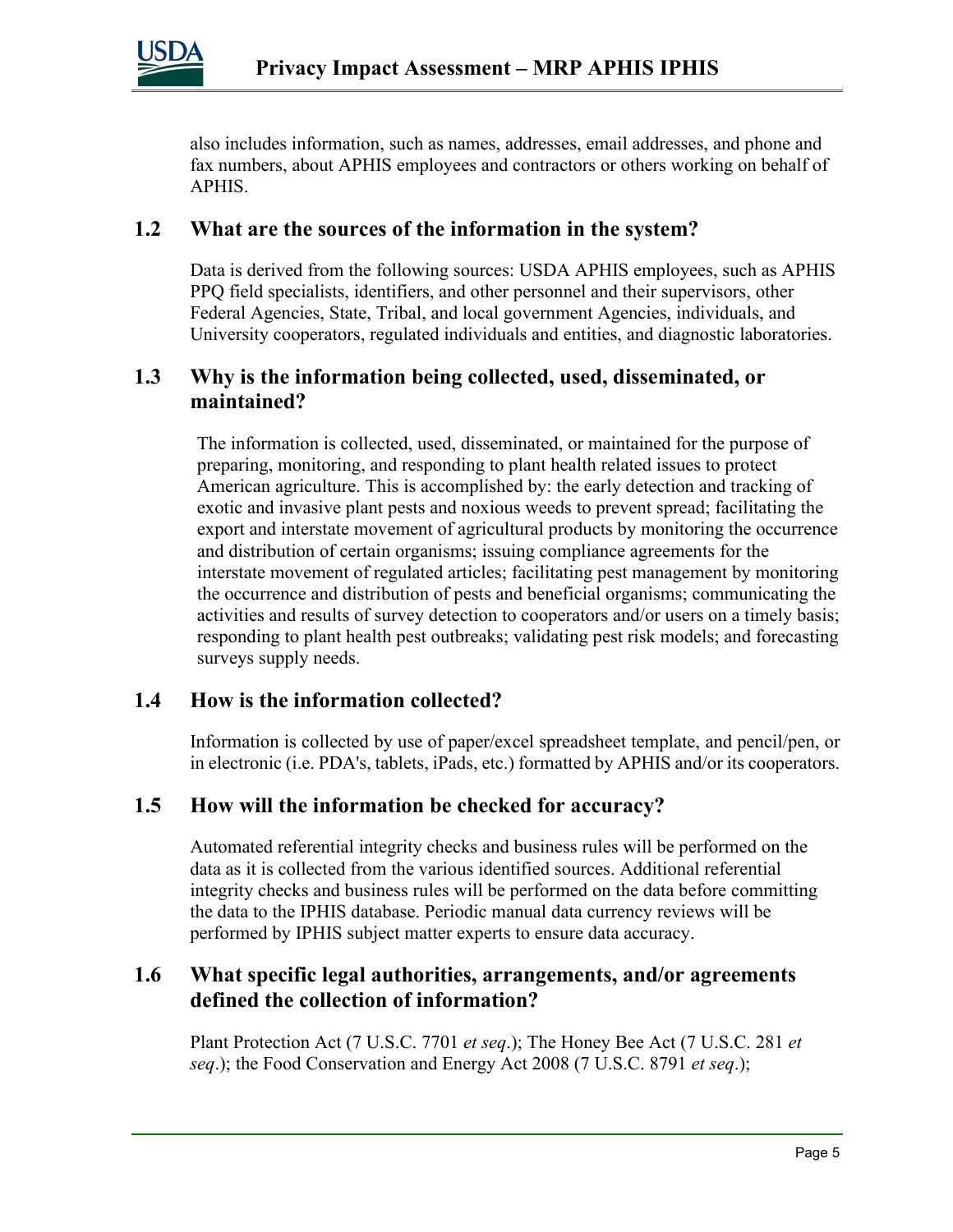

Compliance Agreements; Emergency Action Notifications; and scientific survey methodology.

### **1.7 Privacy Impact Analysis: Given the amount and type of data collected, discuss the privacy risks identified and how they were mitigated.**

The privacy risks identified would be integrity and availability of the data. The risks are mitigated thru the use of 2-layer authentication. Integrated Network Authentication is required for access to the system. The role-based access control list for the database validates against the network identification of the user creating a 2-layer authentication schema. This controls who has access to the system.

### Section 2.0 Uses of the Information

The following questions are intended to delineate clearly the use of information and the accuracy of the data being used.

### **2.1 Describe all the uses of information.**

The principle use of the information is for preparation, monitoring and response to plant health related issues. The data will describe pest status and location to plant health responders, senior level federal and state policy makers. Specifically, the information will be used as an information tool to help determine what effective action must be taken when a plant pest or noxious weed is found. Additional uses of the information will be to facilitate the export and interstate movement of agricultural products; the issuance of compliance agreements for the interstate movement of regulated articles; to facilitate management of pests and beneficial organisms; to communicate the activities and results of survey detection to users on a timely basis; to monitor the distribution of pests; to respond to a plant health pest outbreak; to forecast survey supply needs; and to validate pest risk models. COGNOS extracts Plant pest, noxious weed, and bio-control survey data to generate reports that are used for Data analysis and program management decisions. County level summary data will be exported from IPHIS then uploaded into the National Agricultural Pest Information System (NAPIS), Purdue University, to support the web based public interface site Pest Tracker for the Cooperative Agricultural Pest Survey Program.

### **2.2 What types of tools are used to analyze data and what type of data may be produced?**

The system uses COGNOS business intelligence software for generating reports regarding plant health data within the system.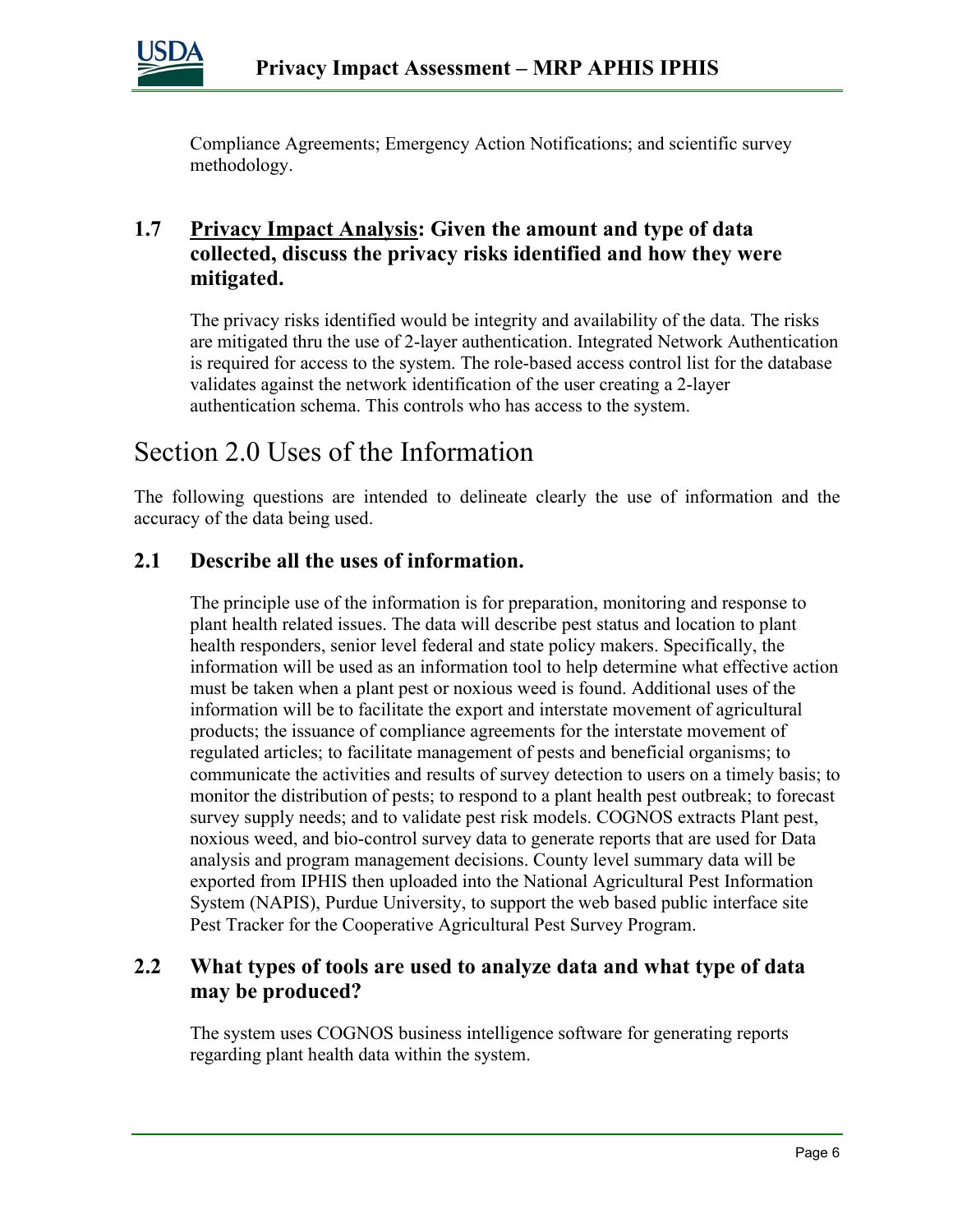

### **2.3 If the system uses commercial or publicly available data please explain why and how it is used.**

ESRI provides the street map and aerial photography that serve as a background/reference maps for the display of IPHIS data. ESRI also provides geographic coordinates when a location address is entered but the latitude and longitude data are missing. Open Street maps are used on the iOS Mobile data collector for mapping on the mobile devices.

### **2.4 Privacy Impact Analysis: Describe any types of controls that may be in place to ensure that information is handled in accordance with the above described uses.**

Role based robust authentication and authorization via USDA eAuthentication; physical access control, firewalls (access control), intrusion detection systems, and system auditing are among the countermeasures used to prevent unauthorized access. Additionally, all cooperators authorized to access information have signed a General Memorandum of Understanding in which they have agreed to safeguard the confidentiality of such data and prohibit unauthorized access to the data provided by USDA MRP APHIS. They also agree not to release any of the data provided by USDA MRP APHIS, and to refer any and all requests for the data provided to USDA MRP APHIS Legislative and Public Affairs, Freedom of Information and Privacy Act Office.

### Section 3.0 Retention

The following questions are intended to outline how long information will be retained after the initial collection.

### **3.1 How long is information retained?**

The data is to be retained in the database indefinitely pending NARA's approval of a records retention schedule.

### **3.2 Has the retention period been approved by the component records officer and the National Archives and Records Administration (NARA)?**

A retention period has not been formally established for data at this time. APHIS is working closely with the National Archives and Records Administration to update retention schedules.

#### **3.3 Privacy Impact Analysis: Please discuss the risks associated with the length of time data is retained and how those risks are mitigated.**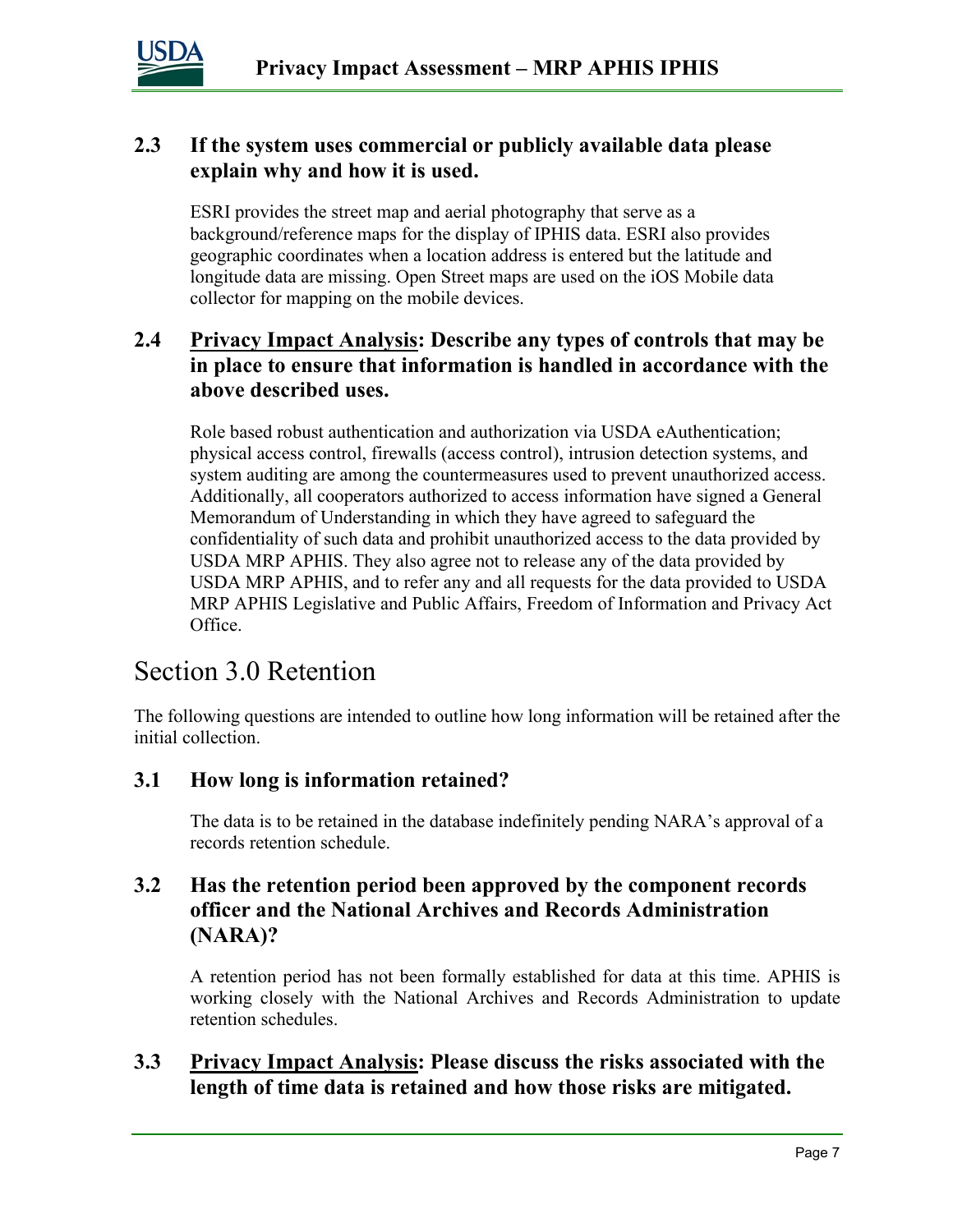

No risks have been identified with the length of time for retention of the data*.* 

### Section 4.0 Internal Sharing and Disclosure

The following questions are intended to define the scope of sharing within the United States Department of Agriculture.

### **4.1 With which internal organization(s) is the information shared, what information is shared and for what purpose?**

Information shared may include but is not limited to pest name, absence or presence, crop/host, location, and environment in which a crop/host is found or surveyed, survey methods, and frequency and scope of a survey. USDA MRP APHIS, and sister agencies such as Agricultural Research Service, Forest Service, National Institute of Food and Agriculture, Natural Resources Conservation Services, Risk Management Association, and Farm Service Agency may use this information for pathway analysis, trade, risk analysis, science, and any other uses necessary to support or to enhance USDA program goals.

#### **4.2 How is the information transmitted or disclosed?**

Information deemed necessary to share may be transmitted or disclosed by verbal communication, paper, or electronic means.

### **4.3 Privacy Impact Analysis: Considering the extent of internal information sharing, discuss the privacy risks associated with the sharing and how they were mitigated.**

The system has built in granularity based on the level of access deemed appropriate by IPHIS Business System Manager and System owner. This level of access is based on individual needs without compromising the integrity or security of the data. Additionally, when any personally identifiable data is shared all personnel are advised of the rights provided individuals, agricultural producers, or owners of agricultural lands under the Privacy Act of 1974, the Freedom of Information Act, and The Food Conservation and Energy Act 2008 7 U.S.C. 8791.

### Section 5.0 External Sharing and Disclosure

The following questions are intended to define the content, scope, and authority for information sharing external to USDA which includes Federal, state and local government, and the private sector.

#### **5.1 With which external organization(s) is the information shared, what information is shared, and for what purpose?**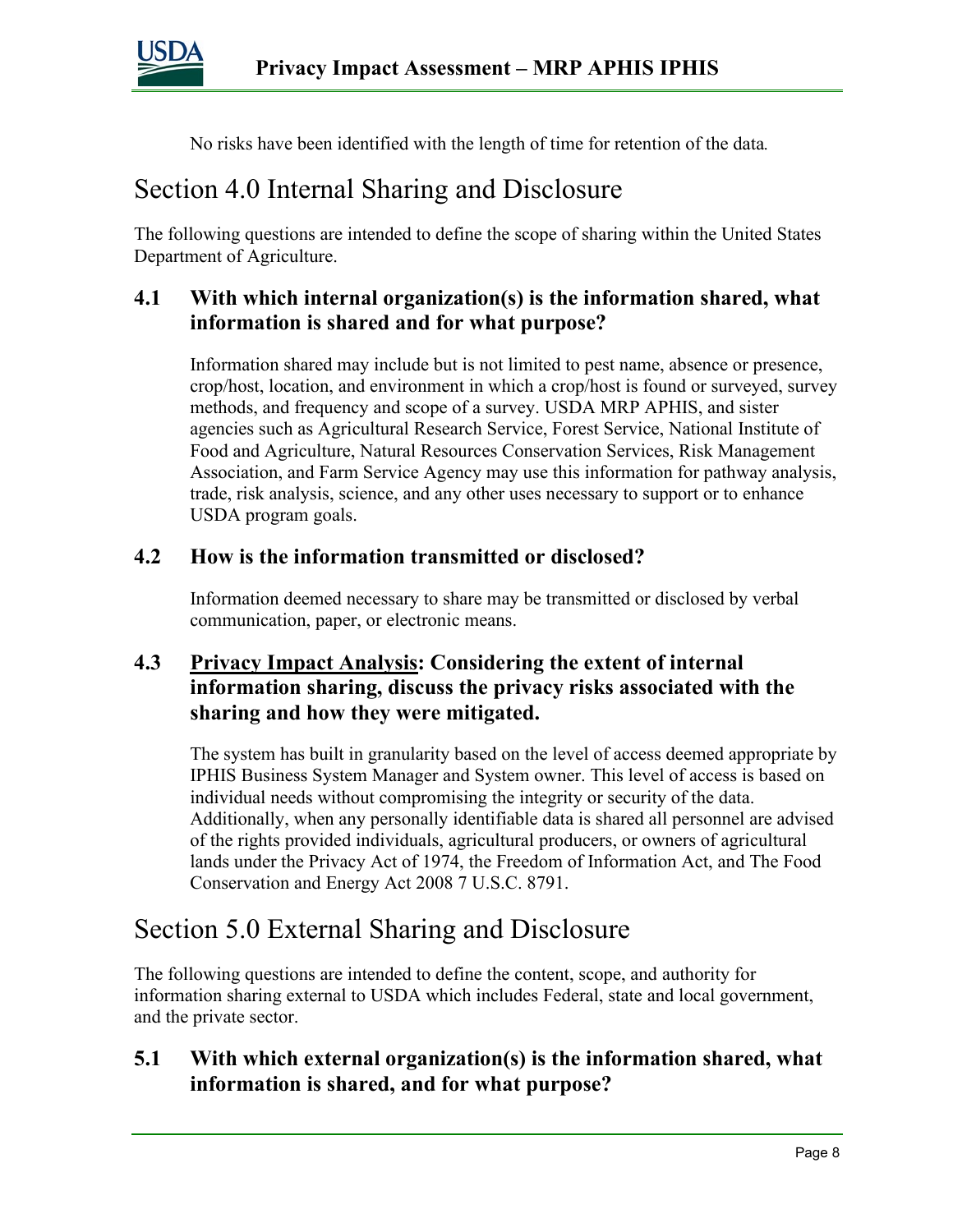

In addition to those disclosures generally permitted under 5 U.S.C. 552a(b) of the Privacy Act, records maintained in the system may be disclosed outside USDA, as follows:

(1) To cooperators from other Federal departments and their agencies; State, Local, Tribal, and Territorial governments; plant health officials; cooperators from academic institutions; and diagnostic laboratories performing functions or working to respond to events declared to be emergencies of national significance determined to impact the U.S. critical infrastructure or other related emergency response functions performed for USDA, when necessary to accomplish an agency function related to this system of records;

(2) When a record on its face, or in conjunction with other records indicates a violation or potential violation of law, whether civil, criminal, or regulatory in nature, and whether arising by general statute or particular program, statute, or by regulation, rule, or order issued pursuant thereto, APHIS may disclose the record to the appropriate agency, whether Federal, foreign, State, Tribal, local, or other public authority responsible for enforcing, investigating, or prosecuting such violation or charged with enforcing or implementing the statute, rule, regulation, or order issued pursuant thereto, if the information disclosed is relevant to any enforcement, regulatory, investigative, or prosecutive responsibility of the receiving entity;

(3) To the Department of Justice when: (a) USDA or any component thereof; or (b) any employee of USDA in his or her official capacity, or any employee of the agency in his or her individual capacity where the Department of Justice has agreed to represent the employee; or (c) the United States Government, is a party to litigation or has an interest in such litigation, and USDA determines that the records are relevant and necessary to the litigation and the use of such records by the Department of Justice is for a purpose that is compatible with the purpose for which USDA collected the records;

(4) In an appropriate proceeding before a court, grand jury, or administrative or adjudicative body or official, when the USDA or other Agency representing the USDA determines that the records are relevant and necessary to the proceeding; or in an appropriate proceeding before an administrative or adjudicative body when the adjudicator determines the records to be relevant to the proceeding;

(5) To appropriate agencies, entities, and persons when: (a) USDA suspects or has confirmed that there has been a breach of the system of records; (b) USDA has determined that as a result of the suspected or confirmed breach there is a risk of harm to individuals, USDA (including its information systems, programs, and operations), the Federal Government, or national security; and (c) the disclosure made to such agencies, entities, and persons is reasonably necessary to assist in connection with USDA's efforts to respond to the suspected or confirmed compromise and prevent, minimize, or remedy such harm;

(6) To another Federal agency or Federal entity, when information from this system of records is reasonably necessary to assist the recipient agency or entity in (a) responding to a suspected or confirmed breach or (b) preventing, minimizing, or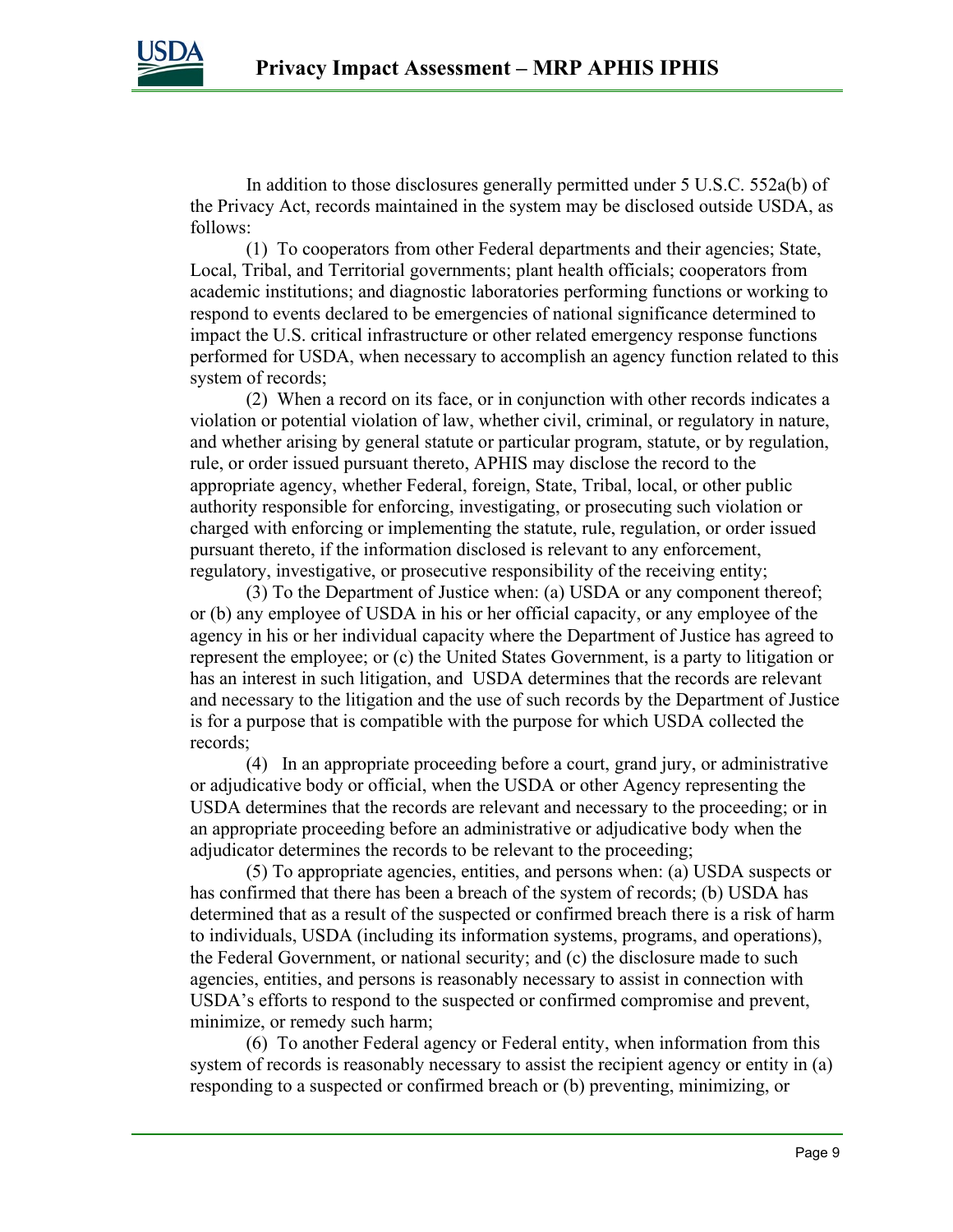

remedying the risk of harm to individuals, the recipient agency or entity (including its information systems, programs, and operations), the Federal Government, or national security, resulting from a suspected or confirmed breach;

(7) To Congressional office staff in response to an inquiry made at the written request of the individual to whom the record pertains;

(8) To contractors and their agents, grantees, experts, consultants, and other performing or working on a contract, service, grant, cooperative agreement, or other assignment for the USDA, when necessary to accomplish an agency function related to this system of records; and

(9) To the National Archives and Records Administration or to the General Services Administration for records management activities conducted under 44 U.S.C. 2904 and 2906.

### **5.2 Is the sharing of personally identifiable information outside the Department compatible with the original collection? If so, is it covered by an appropriate routine use in a SORN? If so, please describe. If not, please describe under what legal mechanism the program or system is allowed to share the personally identifiable information outside of USDA.**

Yes, personally identifiable information is shared. A SORN is being developed. This deficiency has been noted in POA&M number 28367. The personally identifiable information is being shared under the guidelines and authorities of the Plant Protection Act (7 U.S.C. 7701 *et seq*.); the Honey Bee Act (7 U.S.C. 281 *et seq*.); and the Food Conservation and Energy Act 2008 (7 U.S.C. 8791 *et seq*.). All cooperators that information is shared or exchange with have signed a General Memorandum of Understanding in which they have agreed to safeguard the confidentiality of such data and prohibit unauthorized access to the data provided by USDA MRP APHIS. They also agree not to release any of the data provided by USDA MRP APHIS, and to refer any and all requests for the data provided to USDA MRP APHIS Legislative and Public Affairs, Freedom of Information and Privacy Act Office.

### **5.3 How is the information shared outside the Department and what security measures safeguard its transmission?**

Information may be shared by electronic means, verbally, and in paper format, and is determined by secure role-based data access. Any personally identifiable information shared is done under the guidelines and authorities of the Plant Protection Act 7 U.S.C. 7701 et seq., and the Food Conservation and Energy Act of 2008 7 U.S.C. 8791. All cooperators/collaborators that information is shared or exchange with have signed a General Memorandum of Understanding in which they have agreed to safeguard the confidentiality of such data and prohibit unauthorized access to the data provided by USDA MRP APHIS. They also agree not to release any of the data provided by USDA MRP APHIS, and to refer any and all requests for the data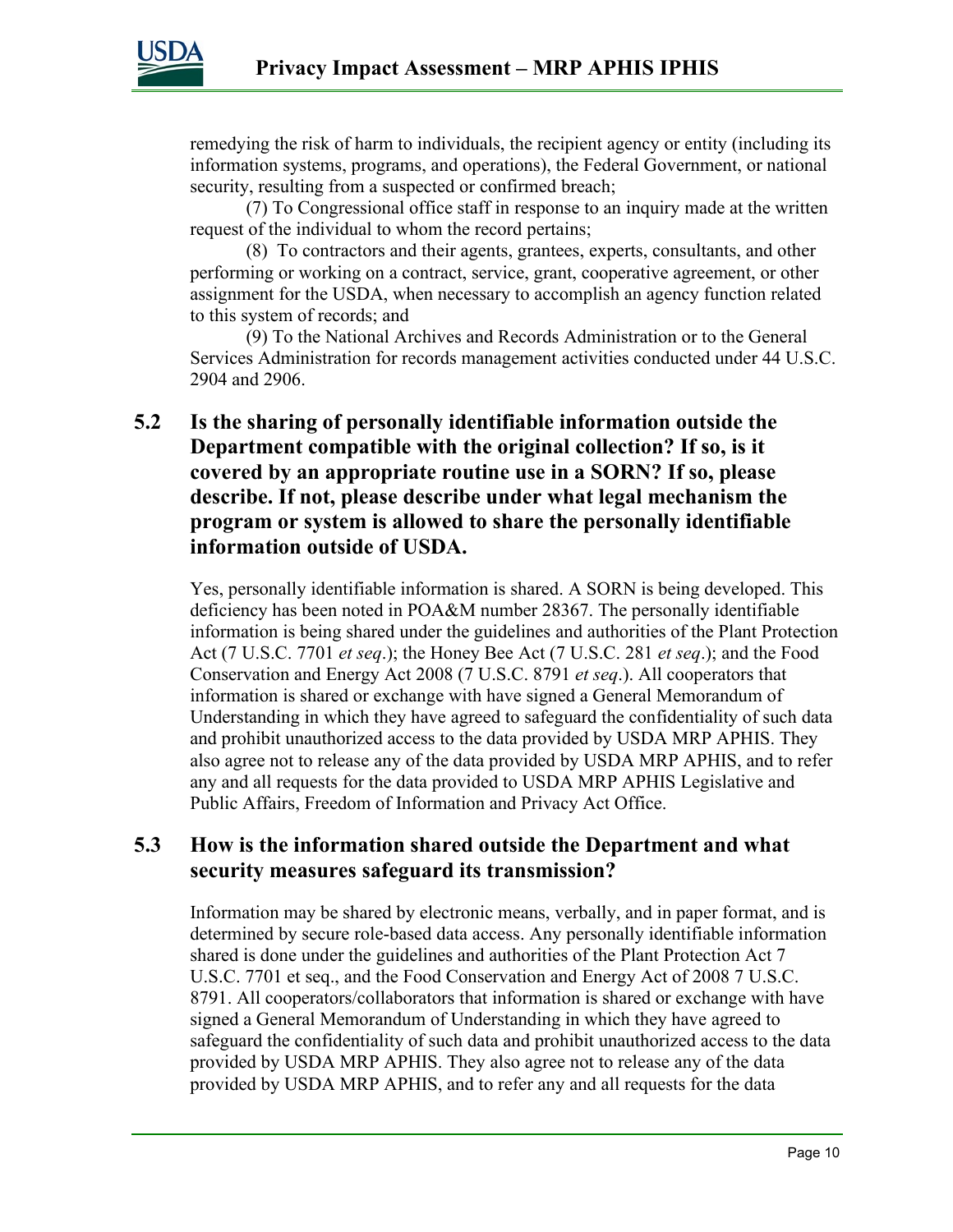

provided to USDA MRP APHIS Legislative and Public Affairs, Freedom of Information and Privacy Act Office.

### **5.4 Privacy Impact Analysis: Given the external sharing, explain the privacy risks identified and describe how they were mitigated.**

The privacy risks identified are the further disclosure of 1) information pertaining to specific locations and environment in which a crop/host is found or surveyed, and 2) points of contact and information provided by an agricultural producer or owner of agricultural land, concerning the agricultural operation, farming, or conservation practice, or of the land itself. Personally identifiable information is shared by following the guidelines and authorities of the Plant Protection Act (7 U.S.C. 7701 *et seq*.); The Honey Bee Act (7 U.S.C. 281 *et seq*.); and the Food Conservation and Energy Act 2008 (7 U.S.C. 8791 *et seq*.). Additionally, all cooperators/collaborators that information is shared or exchange with have signed a General Memorandum of Understanding in which they have agreed to safeguard the confidentiality of such data and prohibit unauthorized access to the data provided by USDA MRP APHIS. They also agree not to release any of the data provided by USDA MRP APHIS, and to refer any and all requests for the data provided to USDA MRP APHIS Legislative and Public Affairs, Freedom of Information and Privacy Act Office.

### Section 6.0 Notice

The following questions are directed at notice to the individual of the scope of information collected, the right to consent to uses of said information, and the right to decline to provide information.

### **6.1 Does this system require a SORN and if so, please provide SORN name and URL.**

Yes, and a SORN is being developed.

### **6.2 Was notice provided to the individual prior to collection of information?**

Yes

### **6.3 Do individuals have the opportunity and/or right to decline to provide information?**

Yes

### **6.4 Do individuals have the right to consent to particular uses of the information? If so, how does the individual exercise the right?**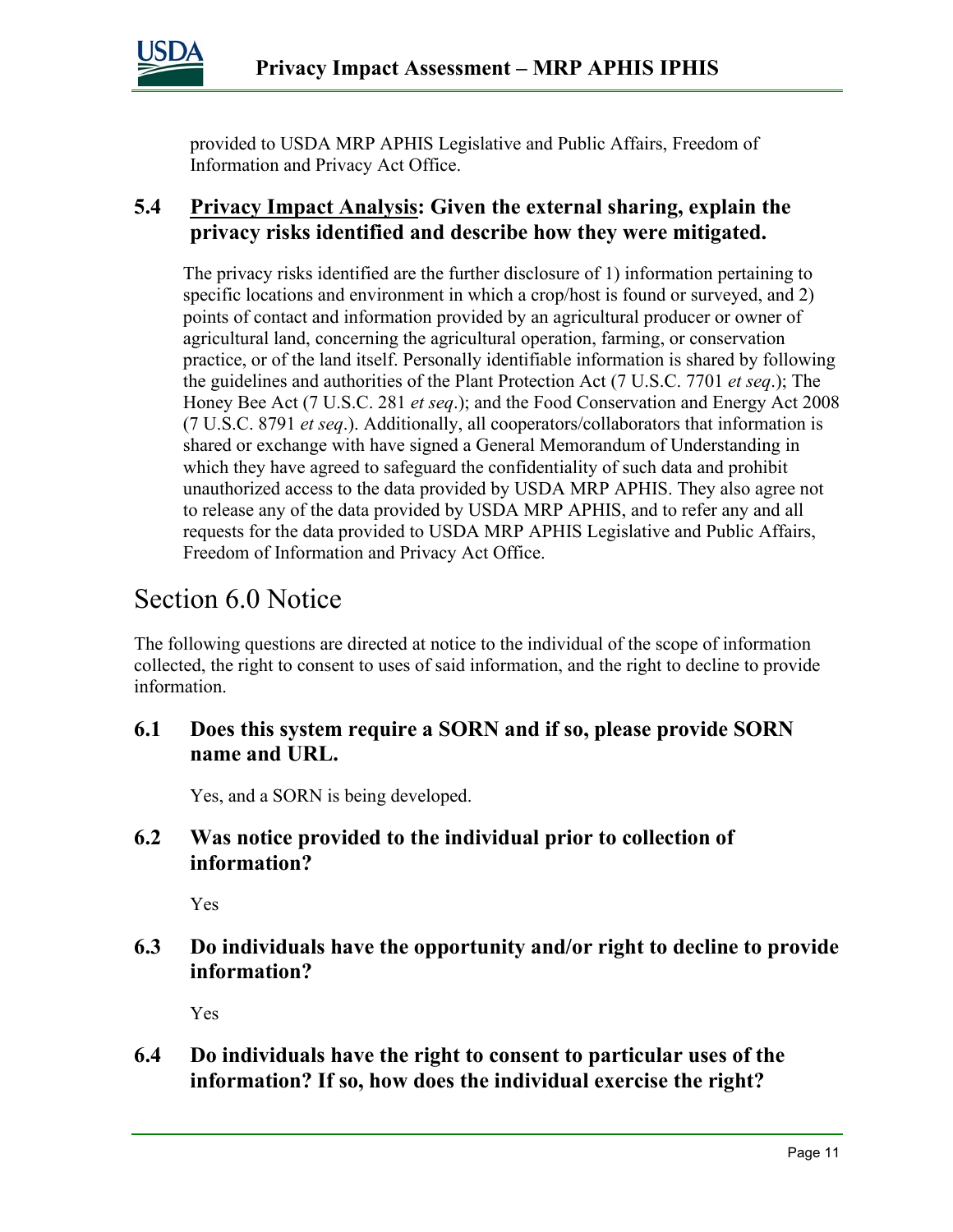

No, if they consent to provide info.

### **6.5 Privacy Impact Analysis: Describe how notice is provided to individuals, and how the risks associated with individuals being unaware of the collection are mitigated.**

Notification is either verbally from USDA personnel in official uniform or by written notification in the form of flyers or written notices left at the property to be surveyed. There is no risk because individuals are always notified. Individuals can request their information using the procedures below in section 7.1.

### Section 7.0 Access, Redress and Correction

The following questions are directed at an individual's ability to ensure the accuracy of the information collected about them.

#### **7.1 What are the procedures that allow individuals to gain access to their information?**

All requests for access to records must be in writing and should be submitted to the APHIS Privacy Act Officer, 4700 River Road Unit 50, Riverdale, MD 20737; or by facsimile (301) 734-5941; or by email APHISPrivacy@usda.gov. In accordance with 7 CFR part 1, subpart G, § 1.112 (Procedures for requests pertaining to individual records in a record system), the request must include the full name of the individual making the request; the name of the system of records; and preference of inspection, in person or by mail. In accordance with 7 CFR 1.113, prior to inspection of the records, the requester shall present sufficient identification to establish that the requester is the individual to whom the records pertain. In addition, if an individual submitting a request for access wishes to be supplied with copies of the records by mail, the requester must include with his or her request sufficient data for the agency to verify the requester's identity.

#### **7.2 What are the procedures for correcting inaccurate or erroneous information?**

Any individual may contest information contained within a record in the system that pertains to him/her by submitting a written request to the system manager at the address above. Include the reason for contesting the record and the proposed amendment to the information with supporting documentation to show how the record is inaccurate.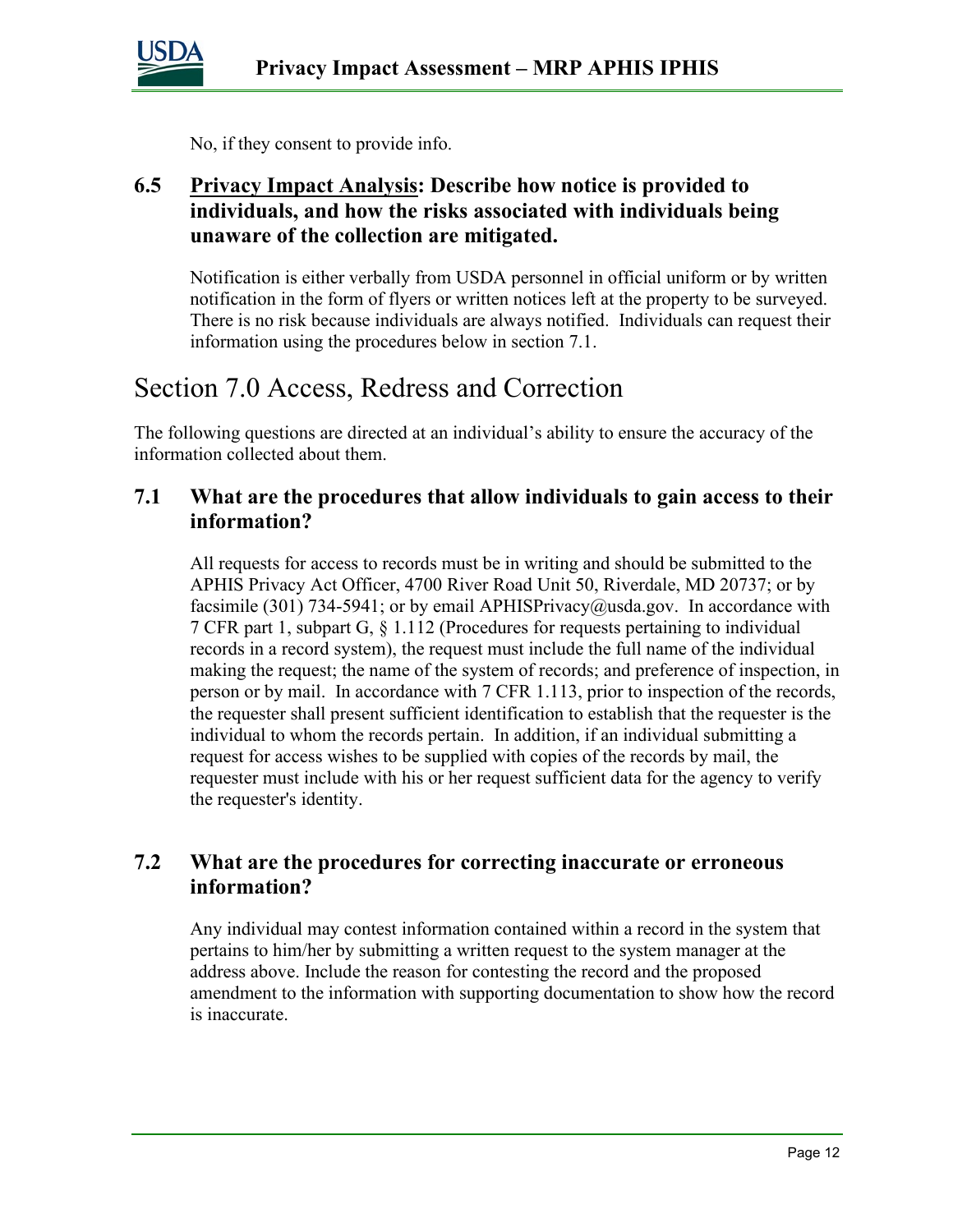

### **7.3 How are individuals notified of the procedures for correcting their information?**

Publication of the System of Records Notification (SORN) provides information on access and amending information collected in IPHIS. The agency also provides the public with information via publicly accessible websites. For example, the Privacy Act can be accessed at the following web address [USDA APHIS | Privacy Act.](https://www.aphis.usda.gov/aphis/resources/lawsandregs/privacy-act)

#### **7.4 If no formal redress is provided, what alternatives are available to the individual?**

 $N/A$ 

### **7.5 Privacy Impact Analysis: Please discuss the privacy risks associated with the redress available to individuals and how those risks are mitigated.**

There are no privacy risks because redress is done according to guidelines set forth by the Freedom of Information and Privacy Act Staff.

### Section 8.0 Technical Access and Security

The following questions are intended to describe technical safeguards and security measures.

### **8.1 What procedures are in place to determine which users may access the system and are they documented?**

Role based access controls and personnel security policies will be implemented and followed as part of the baseline security requirements. Moreover, a position sensitivity matrix will be developed and continually maintained to determine whether access is required and the appropriate level of access if it is deemed necessary.

#### **8.2 Will Department contractors have access to the system?**

Yes*.*

### **8.3 Describe what privacy training is provided to users either generally or specifically relevant to the program or system?**

All APHIS personnel and contractors are required to complete the USDA Information Security Awareness Training & Acknowledgment of Rules of Behavior.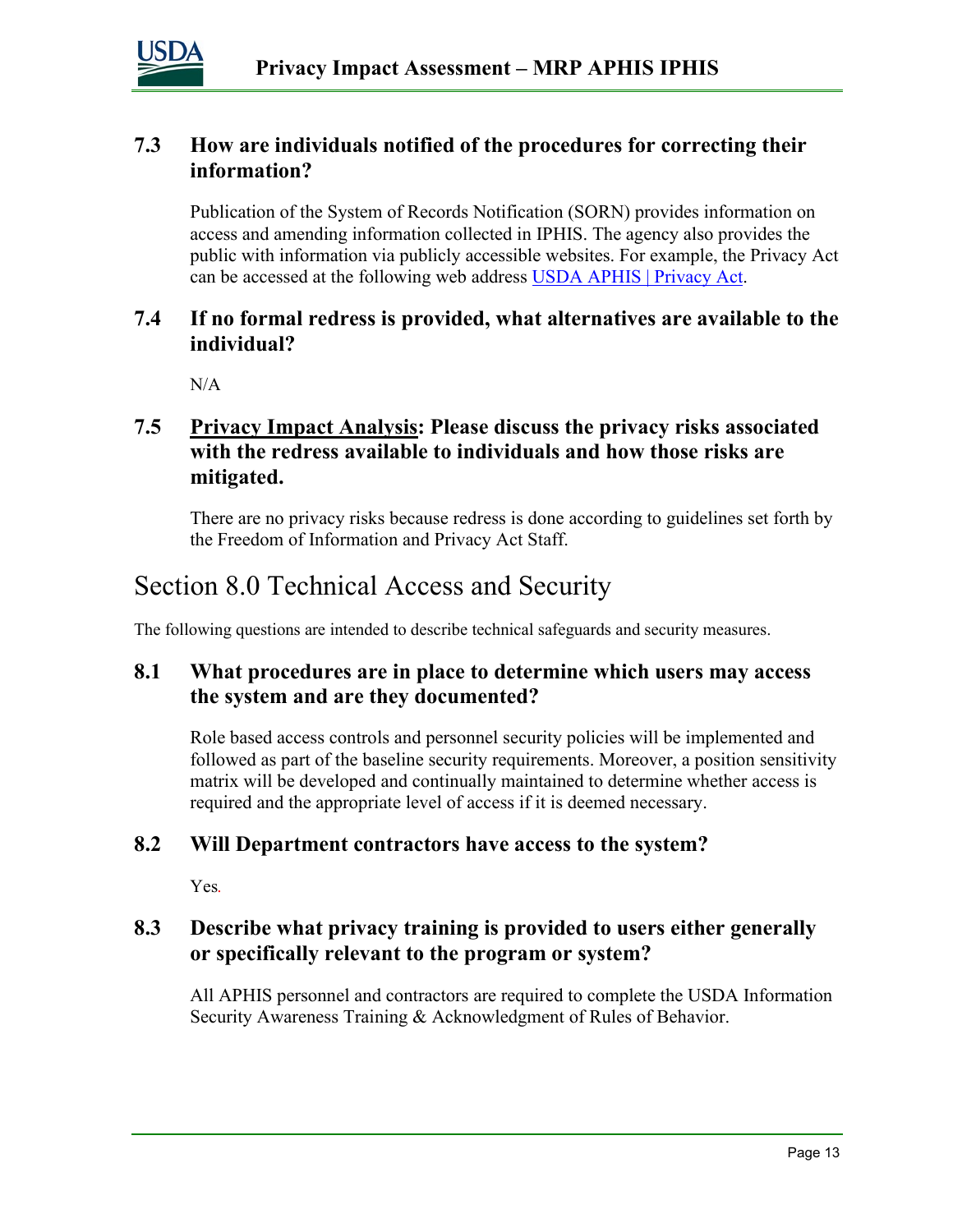

**8.4** Has Certification & Accreditation been completed for the system or systems supporting the program?

Yes.

### **8.5 What auditing measures and technical safeguards are in place to prevent misuse of data?**

Authentication and authorization via USDA eAuth, physical access control, firewalls (access control), intrusion detection systems and system auditing are among the countermeasures used to prevent unauthorized access and misuse of data.

### **8.6 Privacy Impact Analysis: Given the sensitivity and scope of the information collected, as well as any information sharing conducted on the system, what privacy risks were identified and how do the security controls mitigate them?**

The privacy risks identified are the further disclosure of information pertaining to specific locations and environment in which a crop/host is found or surveyed, and points of contact and the information provided by an agricultural producer or owner of agricultural land, concerning the agricultural operation, farming, or conservation practices, or of the land itself. Personally identifiable information is shared by following the guidelines and authorities of the Plant Protection Act (7 U.S.C. 7701 *et seq*.); The Honey Bee Act (7 U.S.C. 281 *et seq*.); and the Food Conservation and Energy Act 2008 (7 U.S.C. 8791 *et seq*.). Additionally, all cooperators/collaborators that information is shared or exchange with have signed a General Memorandum of Understanding in which they have agreed to safeguard the confidentiality of such data and prohibit unauthorized access to the data provided by USDA APHIS. The cooperators/collaborators also agree not to release any of the data provided by USDA MRP APHIS, and to refer any and all requests for the data provided to USDA MRP APHIS Legislative and Public Affairs, Freedom of Information and Privacy Act Office.

### Section 9.0 Technology

The following questions are directed at critically analyzing the selection process for any technologies utilized by the system, including system hardware and other technology.

### **9.1 What type of project is the program or system?**

Web-based plant health data management system with mobile data collectors.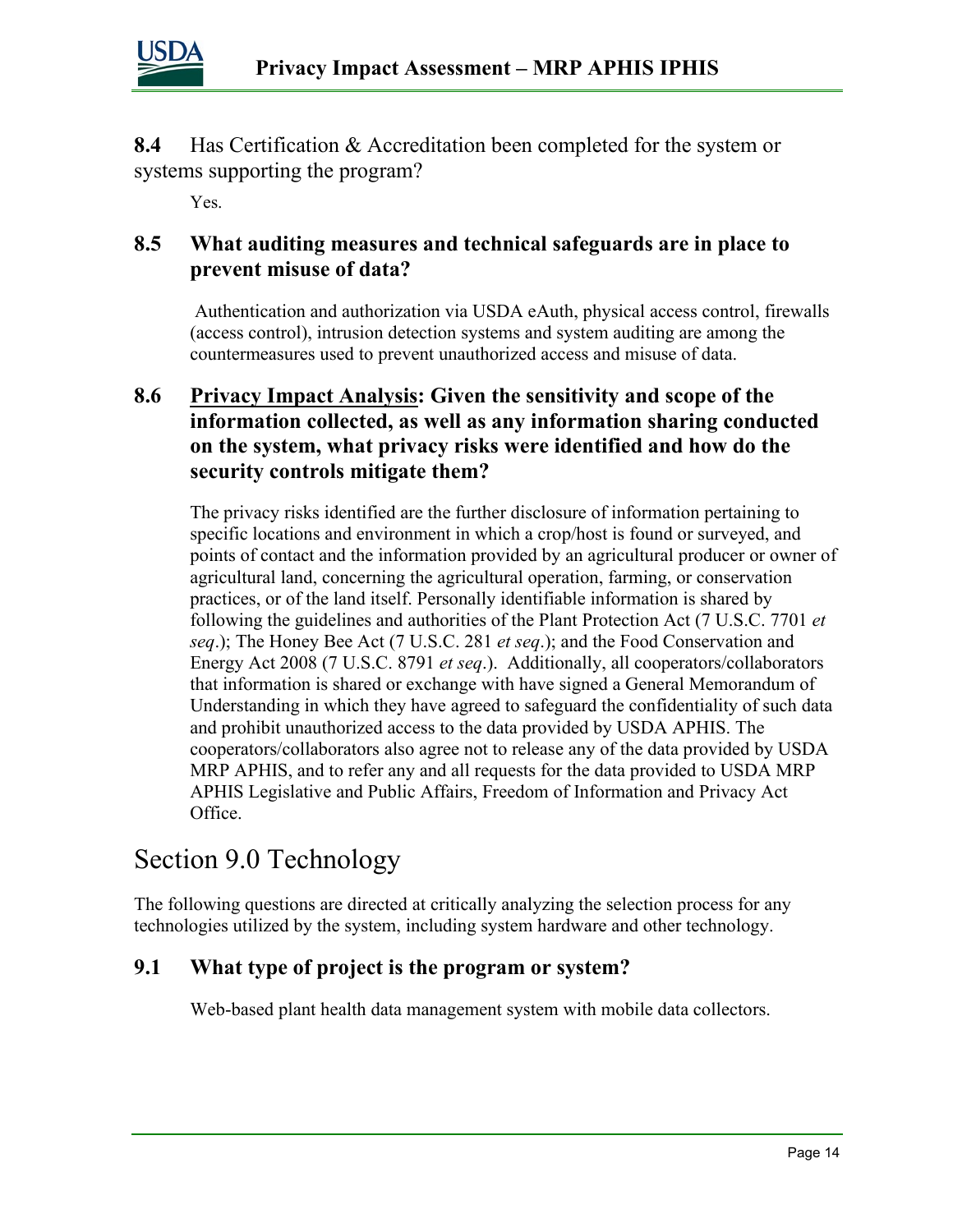

### **9.2 Does the project employ technology which may raise privacy concerns? If so, please discuss their implementation.**

The project does not employ any technology that would raise privacy concerns.

### Section 10.0 Third Party Websites/Applications

The following questions are directed at critically analyzing the privacy impact of using third party websites and/or applications.

**10.1 Has the System Owner (SO) and/or Information Systems Security Program Manager (ISSPM) reviewed Office of Management and Budget (OMB) memorandums M-10-22 "Guidance for Online Use of Web Measurement and Customization Technology" and M-10-23 "Guidance for Agency Use of Third-Party Websites and Applications"?**

Yes.

### **10.2 What is the specific purpose of the agency's use of 3rd party websites and/or applications?**

The 3rd party website is used to provide Mapping service data such as Base maps, which provides world topography, street demographic, and reference overlay information that is available in public domain: https://unpkg.com/leaflet $(a)$ 2.1.3/dist/leaflet.js

### **10.3 What personally identifiable information (PII) will become available through the agency's use of 3rd party websites and/or applications.**

No PII data would become available because of the use of 3rd party website.

#### **10.4 How will the PII that becomes available through the agency's use of 3rd party websites and/or applications be used?**

N/A

#### **10.5 How will the PII that becomes available through the agency's use of 3rd party websites and/or applications be maintained and secured?**

N/A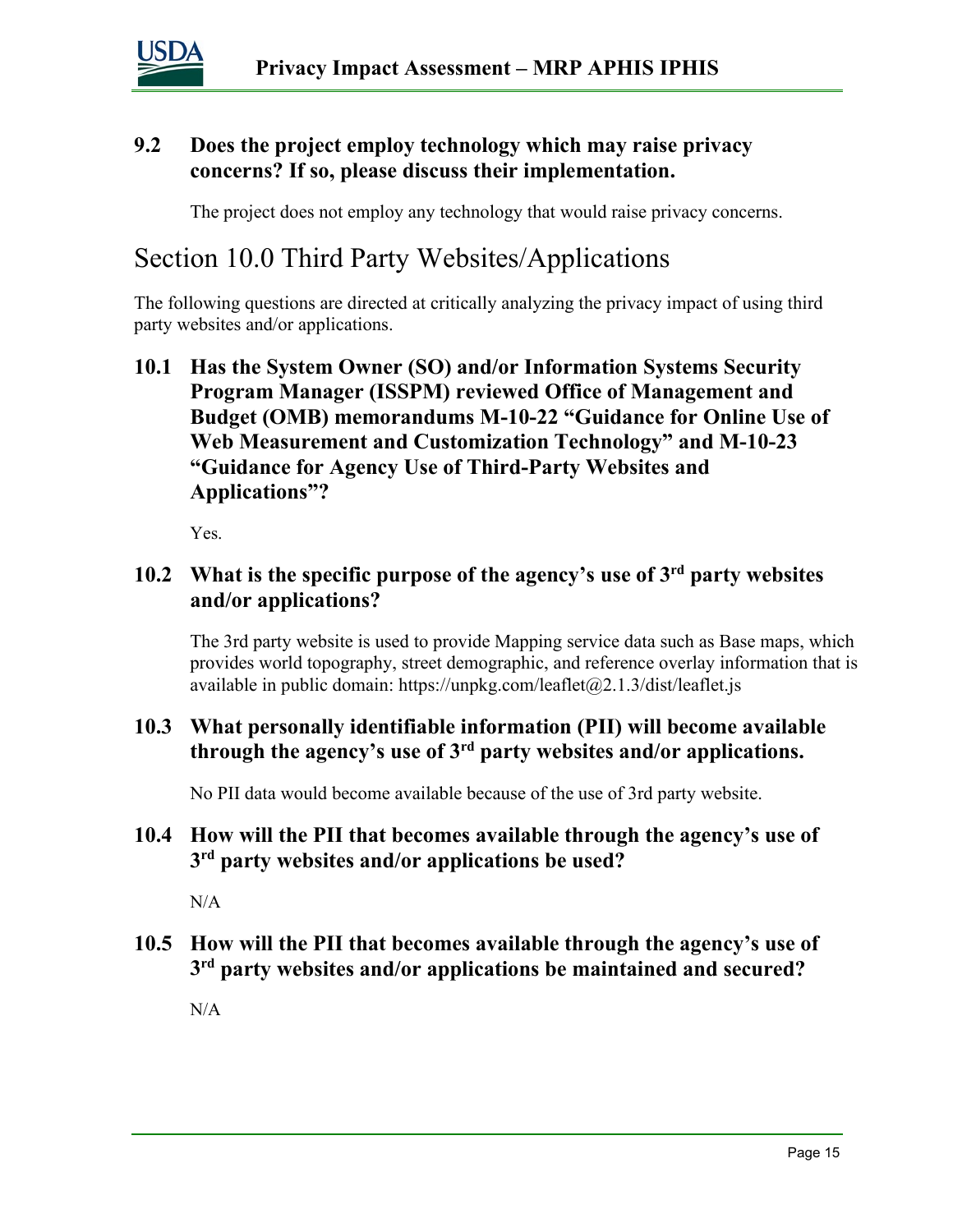

**10.6 Is the PII that becomes available through the agency's use of 3rd party websites and/or applications purged periodically?** 

N/A

**10.7 Who will have access to PII that becomes available through the agency's use of 3rd party websites and/or applications?**

 $N/A$ 

**10.8 With whom will the PII that becomes available through the agency's use of 3rd party websites and/or applications be shared - either internally or externally?**

 $N/A$ 

**10.9 Will the activities involving the PII that becomes available through the agency's use of 3rd party websites and/or applications require either the creation or modification of a system of records notice (SORN)?**

N/A

**10.10 Does the system use web measurement and customization technology?**

No

**10.11 Does the system allow users to either decline to opt-in or decide to opt-out of all uses of web measurement and customization technology?**

System does not use web measurement or customization technology.

**10.12 Privacy Impact Analysis: Given the amount and type of PII that becomes available through the agency's use of 3rd party websites and/or applications, discuss the privacy risks identified and how they were mitigated.** 

 $N/A$